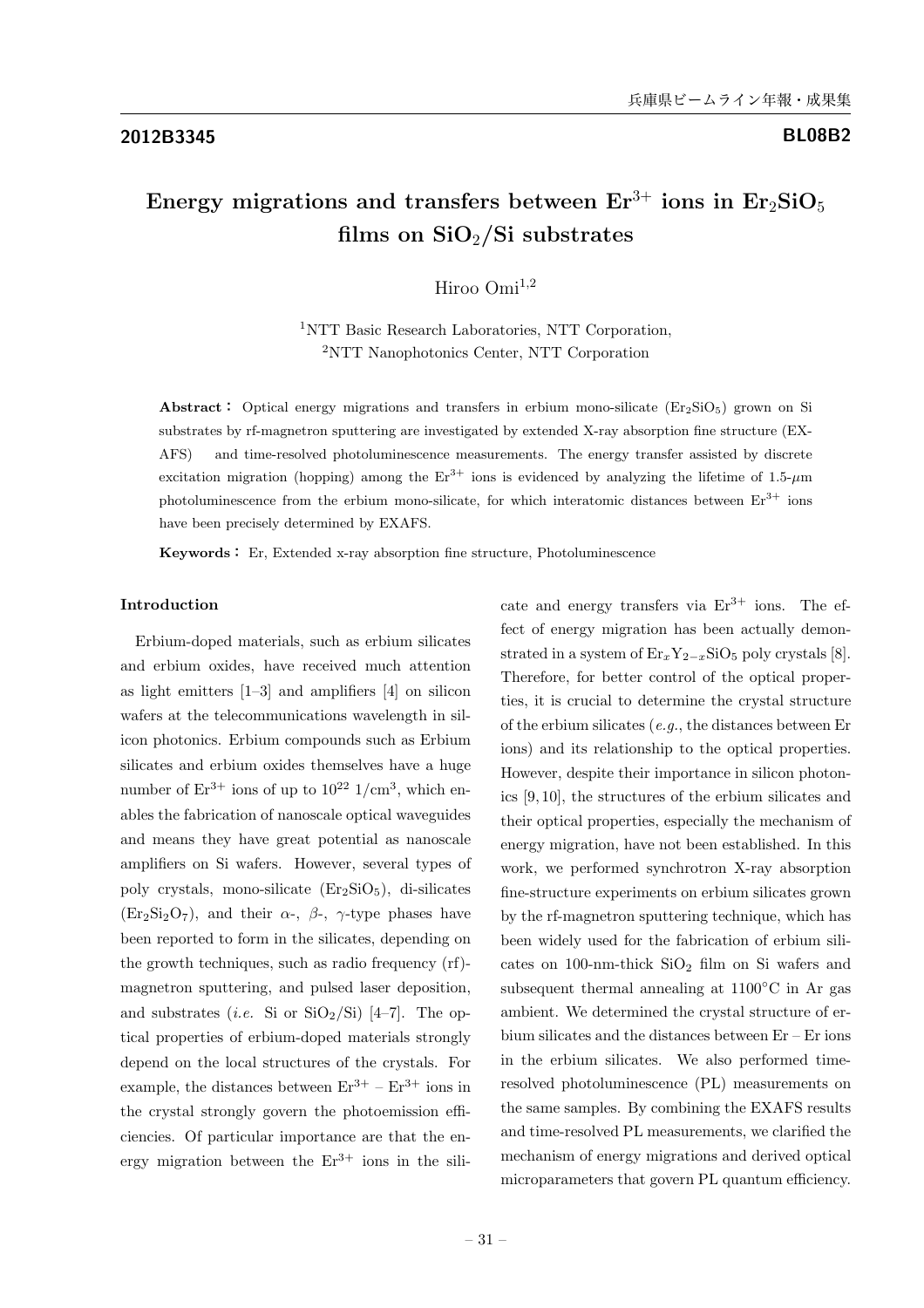### Experimental

The XAFS experiments were performed at beamline BL08B2 in SPring-8, Japan. The Er  $L_{\text{III}}$ -edge EXAFS spectra were collected at room temperature in the fluorescence mode. The fluorescence intensity was measured with a 19-element solid-state-detector (SSD). EXAFS spectra of  $Er<sub>2</sub>O<sub>3</sub>$  crystalline powders were also collected in the transmission mode as standard references. The EXAFS data were analyzed using ATENA and ALTEMIS (ver. 6) packages. The  $1.5-\mu m$  time-resolved PL measurements were performed at room temperature. A near-infrared streak camera was used for the detection of  $Er^{3+}$  emission from the samples for the time-resolved PL measurements [11]. The samples were pumped by a Ti: sapphire CW laser at 532-nm wavelength and a power of 30 mW. The erbium oxides were deposited on 100-nm-thick thermal  $SiO_2/Si(100)$  wafers and subsequently annealed at 1100◦C in Ar gas ambient.

#### Results and Discussion

Figure 1 shows the EXAFS spectra obtained from the sample annealed at 1100◦C. In the radial profiles [Fig.  $1(a)$ ], we can see two main peaks at 0.2 and 0.3 nm. Theoretical best fittings are also shown in Figs. 1(a) and (b) as red solid lines. As can be seen in Figs. 1(a) and (b), the experimental profiles are in good agreement with the simulations  $(R)$ factor  $= 0.0444$ . The best fits are obtained for the mono-silicate of  $Er<sub>2</sub>SiO<sub>5</sub>$  when the atomic positions of  $Y_2SiO_5$  (JCPDS card: No. 52-1810) are used instead as initial parameters for the fittings. Note here that we assume the atomic positions of Y, Si, and O in  $Y_2$ SiO<sub>5</sub> as those of Er, Si, and O in  $Er<sub>2</sub>SiO<sub>5</sub>$  for the profile fittings, since the atomic positions of  $Er<sub>2</sub>SiO<sub>5</sub>$  (JCPDS card: No. 40-384) have not been precisely determined at present. The assumption is validated by the facts that the ionic radius of Er and Y are almost same (Er:  $0.89\text{\AA}$ , Y:  $(0.9\text{\AA})$  and unit cells and that the lattice constants of  $Er_2SiO_5$  are almost the same as those of  $Y_2SiO_5$ . As a reference, we also simulated an EXAFS profile of erbium di-silicate  $(Er<sub>2</sub>SiO<sub>7</sub>)$  (JCPDS card: No. 48-1595), where atomic positions have been determined, but it does not well fit the experimental result. From the agreement of the fittings with the mono-silicate, we can say that the thermal annealing produces the mono-silicate of  $Er<sub>2</sub>SiO<sub>5</sub>$  (JPCDS) card 40-384) through the interface reaction between  $Er<sub>2</sub>O<sub>3</sub>$  and  $SiO<sub>2</sub>$ , which enables us to determine the distances between Er - O ions and between Er - Er ions in the  $Er<sub>2</sub>SiO<sub>5</sub> crystals.$  The interatomic distances R and Debye-Waller disorder factors  $\sigma^2$  are summarized in Table 1. The Debye-Waller disorder factors  $\sigma^2$  are compatible with those of Er<sub>2</sub>O<sub>3</sub> crystal [9], suggesting the good crystalline quality of the mono-silicate formed by thermal annealing at 1100◦C.



Fig. 1. Er  $L_{\text{III}}$ -edge EXAFS spectrum of  $\text{Er}^{3+}$  in the sample. Red solid line is the fitting by the theory.  $\chi$ , R, and q represent X-ray absorption, distance, and wavenumber, respectively. (b) Fourier-transformed XAFS spectrum of the sample (see Table 1 for details).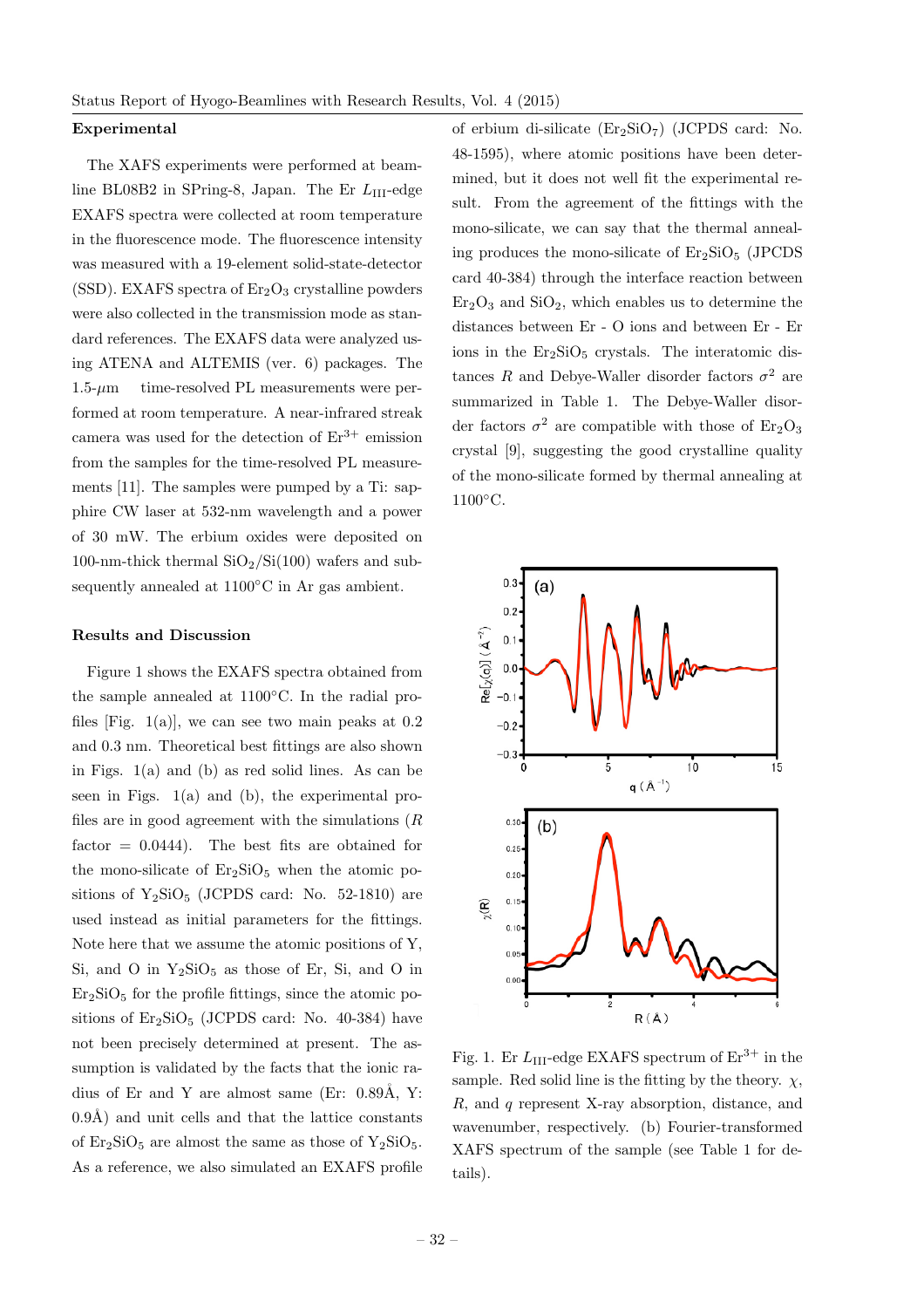Table 1. Interatomic distances  $(R)$  of Er – O, Er – Si and Er – Er in the unit cell up to 3.5Å and the Debye-Waller disorder factor  $(\sigma^2)$ , determined by EXAFS. The suffixes represent the different sites of O and Er atoms in the unit cell.

|           | $R(\AA)$ | $\sigma^2(\rm{\AA}^2)$ |
|-----------|----------|------------------------|
| $Er1-O1$  | 2.2551   | 0.0141                 |
| $Er1-O2$  | 2.2702   | 0.0539                 |
| $Er1-O3$  | 2.2866   | 0.0629                 |
| $Er1-O4$  | 2.2937   | 0.0024                 |
| $Er1-O5$  | 2.3074   | 0.0724                 |
| $Er1-O6$  | 2.7754   | 0.0147                 |
| $Er1-O7$  | 3.1132   | 0.0142                 |
| $Er1-Si$  | 3.292    | 0.0155                 |
| $Er1-Fr1$ | 3.4565   | 0.0148                 |
| $Er1-Fr2$ | 3.4972   | 0.009                  |

Figure 2(a) shows the PL spectrum obtained from the sample. It is evident that there are a main peak at 1528.8 nm, which is the transition between  $^{4}I_{13/2}(X_1)$  –  $^{4}I_{15/2}(Z_1)$  states of 4f -levels of  $\mathrm{Er}^{3+}$ ions in  $Er<sub>2</sub>SiO<sub>5</sub>$  films, and some additional peaks due to Stark splitting. The shape and positions of the PL are in good agreement with previous results [4]. The decay profile of the peak and the corresponding  $\ln(-\ln(t/\tau_R) - t/\tau_R - (\ln(t/\tau_R))^3$  plots are shown in Fig. 2(b) and the inset, respectively, where  $\tau_R$ is the intrinsic fluorescence decay time of the donor. According to the Inokuti-Hirayama (I-H) equation [12], the slope of the plots in the inset corresponds to  $3/s$ , where s is multipole interaction parameter  $(s = 6, 8, \text{and} 10 \text{ for dipole-dipole, dipole-quadrupole},$ and quadrupole-quadrupole interactions). From the slope in the inset, we obtained  $s = 4.4$ , which is fairly close to  $s = 6$ , indicating that the energy transfer is caused by the dipole-dipole interactions between  $Er^{3+}$  ions. It can be seen, however, that the experimental plots are not completely in agreement with the I-H equation; they deviate for shorter and longer decay time ranges. This could be because the energy transfer from donors to acceptors is assisted by energy migration among donors due to the

high concentration of  $Er^{3+}$  ions in the mono-silicate, as described below.

Figure 2(b) shows the decay curve of the peak at 1528 nm from the  $Er_2SiO_5$  film grown on  $Si(100)$ . As seen in this figure, the experimental curve decays non-exponentially and agrees well with the simulation on the basis of the model in which energy transfer is accelerated by energy migration through hopping proposed by Burshtein [13]. In the hopping model, PL intensity  $I(t)$  can be expressed  $I(t)$  =  $I_0 \exp(-t/\tau_R - \gamma t^{1/2} - Wt)$ , where  $\tau_R$  is the intrinsic radiative lifetime of erbium ions,  $\gamma$  is the donor-toacceptor energy transfer parameter (direct transfer without migration), W is the rate parameter related



Fig. 2. (a) PL spectrum obtained from the sample. (b) Normalized decay curve of  $^{4}I_{13/2}(X_1)$ −  $^{4}I_{15/2}(Z_1)$  emission under pulsed excitation for the  $Er<sub>2</sub>SiO<sub>5</sub>$ . The red solid line is the theoretical fit by the Burshtein equation. Inset shows the  $\ln(-\ln(t/\tau_R) - t/\tau_R - (\ln(t/\tau_R))^3$  plot of the decay curve in (b).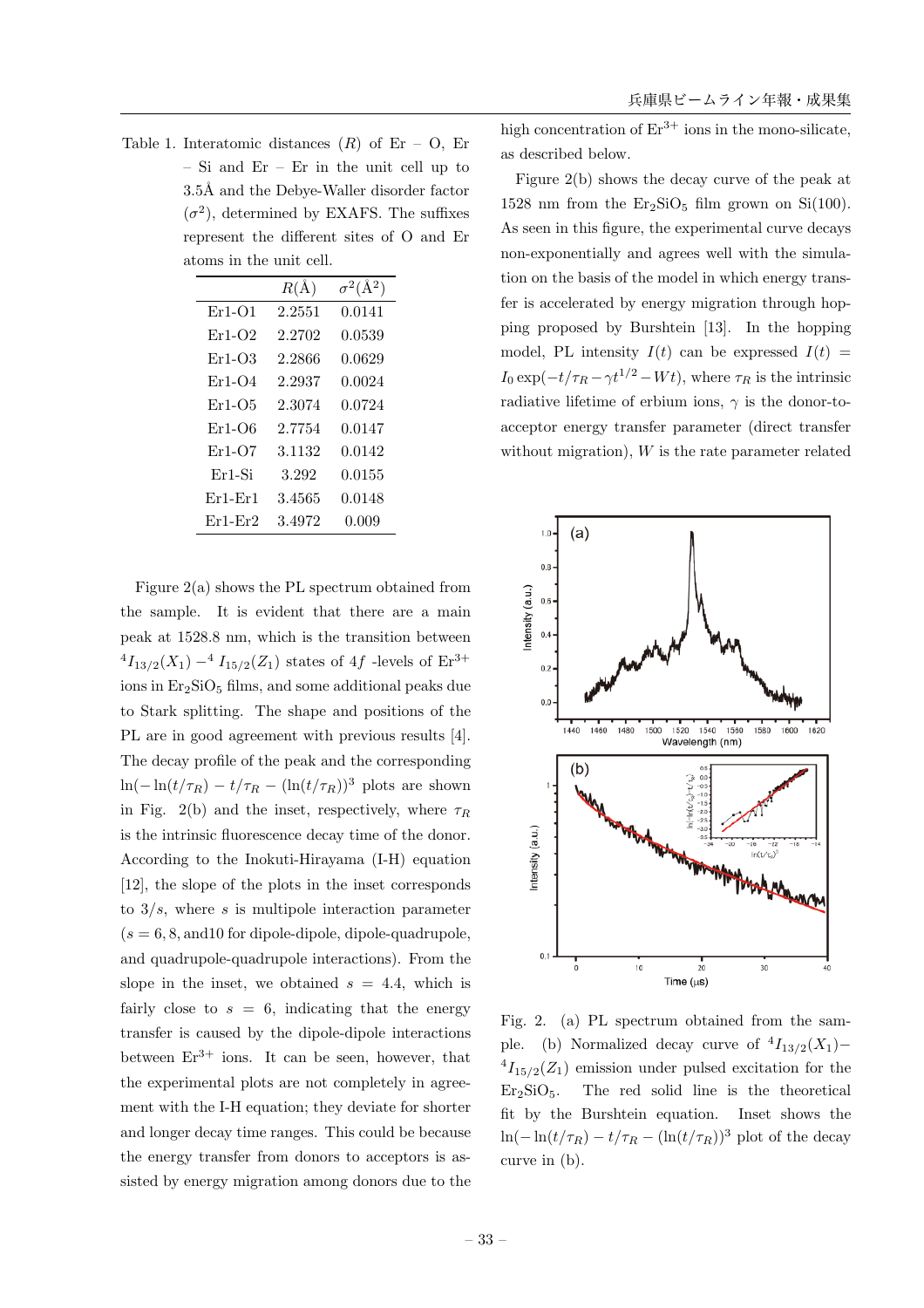to the donor-to-acceptor energy transfer assisted by discrete excitation migration (hopping) among donor states. In this case, the energy transfer is referred to as migration-accelerated. From the theoretical fitting, we obtained  $\gamma = 150.4$  with standard errors (SE) of 12.7  $s^{1/2}$  and  $W = 19172.4$  with  $SE =$ 2910.2 s<sup>-1</sup> at  $\tau_R = 7.4$  ms [14]. Subsequently, the microparameters of energy transfer from donor to acceptor  $C_{DA}$  and that from donor to donor  $C_{DD}$  can be estimated from the value of  $\gamma$  and W by the following relationships [15–17]:  $\gamma = \frac{4}{3} \pi^{3/2} N_A \sqrt{C_{DA}}$ ,  $W = K_h = \pi \left( \frac{2}{2} \right)$  $\frac{1}{3}\pi$  $\sqrt{5/2}$  $N_A N_D \sqrt{C_{DA} C_{DD}}$ ,  $K_d =$  $[16\pi^2/(3\times2^{3/4})]N_A N_D C_{DA}^{1/4} C_{DD}^{3/4}$ , where  $N_A$  and  $N_D$ are the concentration of acceptors and donors in the erbium mono-silicate, and  $K_d$  is the energy transfer rate, which is associated with diffusion and trapping derived from the random walk treatment. We obtained  $C_{DA} = 1.94 \times 10^{-42}$  cm<sup>6</sup>/s and  $C_{DD} =$  $3.74 \times 10^{-42}$  cm<sup>6</sup>/s, which lead to the critical radii  $R_{DA}$  = 4.95Å and  $R_{DD}$  = 6.03Å, and hopping time  $t_h = 81.6 \mu s$ . The critical radii indicate that the energy transfer and migration can occur among ions located within these distances. The rates of cross-relaxation  $(P_{DA})$  and that of energy migration  $(P_{DD})$  are estimated to be 132 and 78 s<sup>-1</sup>, respectively, using the equations  $P_{DA} = C_{DA} / R_{DA}^6$ and  $P_{DD} = C_{DD}/R_{DD}^6$ . According to Ref. 17, S is a good indictor for distinguishing the migration mechanisms, where  $S = W/K_d$ . Owing to this criteria, the diffusion mechanism satisfies  $S = 1$  independent of the value of  $C_{DD}/C_{DA}$  [16] and the hopping mechanism works for  $S < 1$  [13], depending on  $C_{DD}/C_{DA}$ . From the fitting, we obtained  $S = 0.544$  and  $C_{DD}/C_{DA} = 3.25$ , indicating that energy migration is due to energy hopping between  $Er<sup>3+</sup>$  ions [see Fig. 6 in Ref. 17], but not due to the diffusion-limited mechanism where  $S = 1$ . Furthermore, when we plot our result on Fig. 6 in Ref. 17, we find that the plot rides on the solid curve of that figure. This indicates that the hopping mechanism of our system is in good accordance with the modified hopping model proposed by Jagosich et al.

(Ref. 17), in which exciton trapping efficiency is taken into account. Note that, on the other hand, the diffusion-limited mechanism has been suggested in the  $\text{Er}_x Y_{x-2} \text{SiO}_5$  (0.06  $\leq x \leq 2$ ) crystals [6], which is not in accordance with the results described above.

Regarding  $R_{DA}$ , the distance is nearly equal to the average Er – Er ions distance of  $R_{\text{Er}-\text{Er}} = 4.6\text{\AA}$ , which is derived from the EXAFS analysis, indicating that the energy transfer is mainly caused by cross-relaxations between  $Er^{3+}$  ions, such as cooperative up-conversions. Actually, evidence of such up-conversions has been found in waveguides of polycrystalline  $\text{Er}_x Y_{x-2} \text{SiO}_5$  films grown on Si covered with thermal oxide films by ion-beam sputtering [18]. Additionally, we derived the average lifetime by normalizing to unity the PL decay curve at time  $t = 0$  and integrating over the entire decay curve for non-exponential decay according to the expression  $\tau_{eff}$  =  $\int_0^\infty$  $I(t)/I_0 dt$ , in which  $I_0$  is the PL intensity at  $t = 0$ . We obtained  $\tau_{eff} = 15.95 \mu s$ , which is nearly equal to the value obtained by Miritello et al. [6]. The relative quantum efficiency  $\eta$  is estimated to be 0.21% by the equation  $\eta = \tau_{eff}/\tau_R$ .

# Conclusion

In conclusion, we have investigated the optical energy transfers and energy migrations between  $Er^{+3}$ ions in  $Er<sub>2</sub>SiO<sub>5</sub>$  grown on  $SiO<sub>2</sub>/Si$  substrates by rf magnetron sputtering and subsequent thermal annealing at 1100◦C in Ar gas ambience. We determined the local structures of  $Er<sub>2</sub>SiO<sub>5</sub>$  (JCPDS card: No.40-384) by EXAFS and quantitatively clarified from time-resolved PL measurements that the energy migrations between  $Er^{3+}$  ions in the mono-silicate can be explained by the modified Burshtein's hopping model and that the energy transfers are possibly due to cooperative up-conversions between  $Er^{3+}$ ions in the  $Er<sub>2</sub>SiO<sub>5</sub> film on Si.$ 

# 事業への貢献

光情報通信事業に革新をもたらすエルビウム添加発 光材料の開発に貢献する.